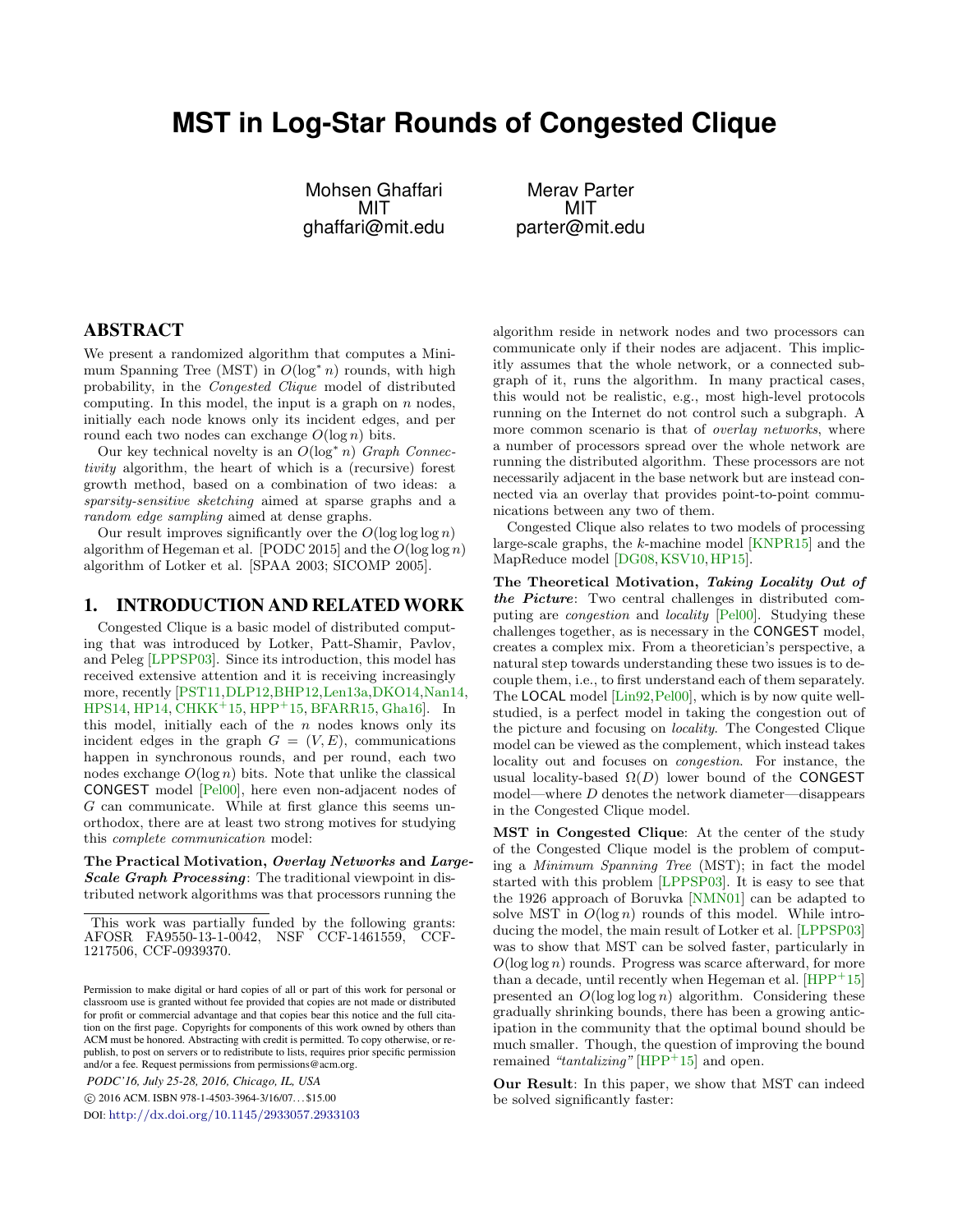Theorem 1.1. There is a randomized algorithm in the Congested Clique model that computes a minimum spanning tree in  $O(\log^* n)$  rounds, with high probability.

The time complexity of our algorithm improves gracefully when larger messages are allowed. If the message size is  $\Theta(b \log n)$ , then the round complexity becomes  $O(\log^* n$ log<sup>\*</sup> b). Thus, the round complexity is  $O(1)$  rounds for  $b = \log \log \ldots \log n$  for c time iterated logarithm, for any constant  $c \geq 1$ . Contrasting this with a result of Hegeman et al.  $[HPP<sup>+</sup>15]$  $[HPP<sup>+</sup>15]$ , it can be phrased as improving the message size of  $O(1)$ -round algorithms from  $O(\log^4 n)$  to almost  $O(\log n)$ . Our connectivity algorithm also leads to improvements in several other problems, using standard connections:

Corollary 1.2. In the congested clique model, (1) there are randomized algorithms that solve the following verification problems in  $O(\log^* n)$  rounds with high probability<sup>[1](#page-1-0)</sup>: Bipartiteness verification, cut verification, s-t connectivity and cycle containment. (2) There is an  $O(\log \Delta + \log^* n)$  round randomized MIS algorithm.

#### 1.1 Our Approach, in a Nutshell

The main technical novelty in our result is an  $O(\log^* n)$ Graph Connectivity algorithm. The extension from this to MST is based on a mostly known method and will be described in [Section 3.](#page-7-0)

The heart of our connectivity algorithm is growing a maximal forest. To explain this forest growth, suppose that the graph is connected; the method generalizes to disconnected graphs as we describe later. The key in our forest growth is an  $O(1)$ -round algorithm with the following guarantee:

```
Forest Growth: The forest grows from O(\frac{n}{\log^2 x}) to
\frac{n}{x} components, in O(1) rounds, w.h.p.
```
To get a maximal forest, we apply this forest growth for  $O(\log^* n)$  iterations, where in the i<sup>th</sup> iteration we set  $x =$  $2 \uparrow \uparrow \Theta(i)$ . Here,  $2 \uparrow \uparrow k$  denotes a power tower with base 2 and height  $k$  [\[Knu76\]](#page-9-14).

The Algorithm's Intuition: To explain the intuition behind this  $O(1)$ -round forest growth algorithm, we next discuss two opposite extremes of the scenario we can face: a dense and a sparse scenario. In reality, we will not be in either of these extremes per se. Nonetheless, the algorithm is an interpolation of the two solutions and we will prove that it always enjoys the fast growth. (I) Dense Scenario: Suppose that each of the current components is incident on at least  $x^6$  outgoing edges. We make each component select a uniformly random outgoing edge, to be added to the forest. One can prove that due to the high density, once these randomly selected edges are added to the forest, w.h.p., the number of connected components is at most  $n/x$ . Roughly speaking, the reason is that each new component will (be expected to) have at least  $x$  nodes.

(II) Sparse Scenario: Suppose that each of the current components is incident on at most  $x^6$  outgoing edges, and assume that this remains true even as we merge components. For this case, our solution makes use of a simple linear sketching that we designed for this particular case. We note that this is in part inspired by the work of Hegeman et al.  $[HPP<sup>+</sup>15]$  $[HPP<sup>+</sup>15]$  whose approach was, in a nutshell, as follows: grow forest components using Lotker et al's [\[LPPSP03\]](#page-9-0) algorithm till there are  $O(n/\text{poly}(\log n))$  components, and then use  $O(\text{poly}(\log n))$ -bit  $\ell_0$ -sampler sketches, following Ahn et al. [\[AGM12\]](#page-8-6), to finish the problem in  $O(1)$  extra rounds<sup>[2](#page-1-1)</sup>.

In our solution, a key point is to design a sparsity-sensitive linear sketching which allows us to reduce the sketch size when the graph is sparse. Particularly, considering that each component is assumed to have at most  $x^6$  outgoing edges, we compute  $L = \Theta(\log x)$  many special linear sketches in each component, where each sketch has size  $O(\log x \log n)$ bits. We discuss these sketches shortly. Then, we gather all these sketches—which is a total of  $O(\frac{n}{\log^2 x}) \cdot O(\log x)$ .  $O(\log x \log n) = O(n \log n)$  bits—in a leader node, in  $O(1)$ rounds. The leader then simulates  $\Theta(\log x)$  iterations of Boruvka's component-merging algorithm locally using these sketches. At the end of these locally-computed merges, the forest has at most  $n/x$  components.

Our sketches are very simple. Each sketch is composed of  $10 \log x$  rows, and each row has  $\Theta(\log n)$  bits. To compute the  $i^{th}$  row, we do as follows: mark each edge with probability  $1/2^i$ . Then, the  $i^{th}$  row in the sketch of each node v is the bit-wise XOR of the identifiers<sup>[3](#page-1-2)</sup> of the marked edges incident on v. The sketch of a component is defined to be the bit-wise XOR of the sketches of its nodes.

The intuition for this sketch design is as follows: We argue that for each component  $C$ , with constant probability, a sketch of C provides an edge going out of C. Notice that the edges internal to  $C$  do not affect the sketch of  $C$ , because even if such an edge is marked, it gets added twice to the XOR, once from each endpoint, and thus gets canceled out. Let  $k$  be the number of edges with exactly one endpoint in C. Note that due to the sparsity assumption, we have  $k \in [1, x^6]$ . In the i<sup>th</sup> row of the sketch of C, where i = [ $\log k$ ], the probability that exactly one outgoing edge of C is marked for this row is at least a constant. If that happens, the  $i^{th}$  row is simply the identifier of one outgoing edge, i.e., the sketch of  $\tilde{C}$  provides an edge going out of  $C$ . Now this happens for each component with constant probability. Thus, if the leader adds all the outgoing edges extracted from the first sketch of all components, w.h.p., the number of components decreases by a constant factor.

The leader can continue this process locally for all L sketches. When two components merge, the sketch of the resulting merged component is simply the XOR of their sketches. Hence, the leader can locally compute the new component sketches and continue. Repeating this for L iterations, once for each sketch, reduces the number of connected components to  $n/2^{\Theta(L)} = n/x$ .

## <span id="page-1-3"></span>2. CONNECTIVITY IN  $O(\log^* N)$  ROUNDS

In this section, we describe our graph connectivity algorithm, which leads to the following result:

<span id="page-1-0"></span><sup>&</sup>lt;sup>1</sup>As standard, the term *high probability* indicates a probability exceeding  $1 - 1/n^c$ , for an arbitrary constant  $c \geq 2$ .

<span id="page-1-1"></span><sup>2</sup>Sketching based solutions for the connectivity problems were also employed for the centralized dynamic setting [\[KKM13\]](#page-9-15) and in the k-machine model [\[PRS15\]](#page-9-16).

<span id="page-1-2"></span>We will assign certain  $\Theta(\log n)$ -bit random identifiers to the edges. These ids will let us determine w.h.p. if a row is exactly only one identifier, or the XOR of two or more identifiers. This will be discussed in [Section 2.2.3.](#page-4-0)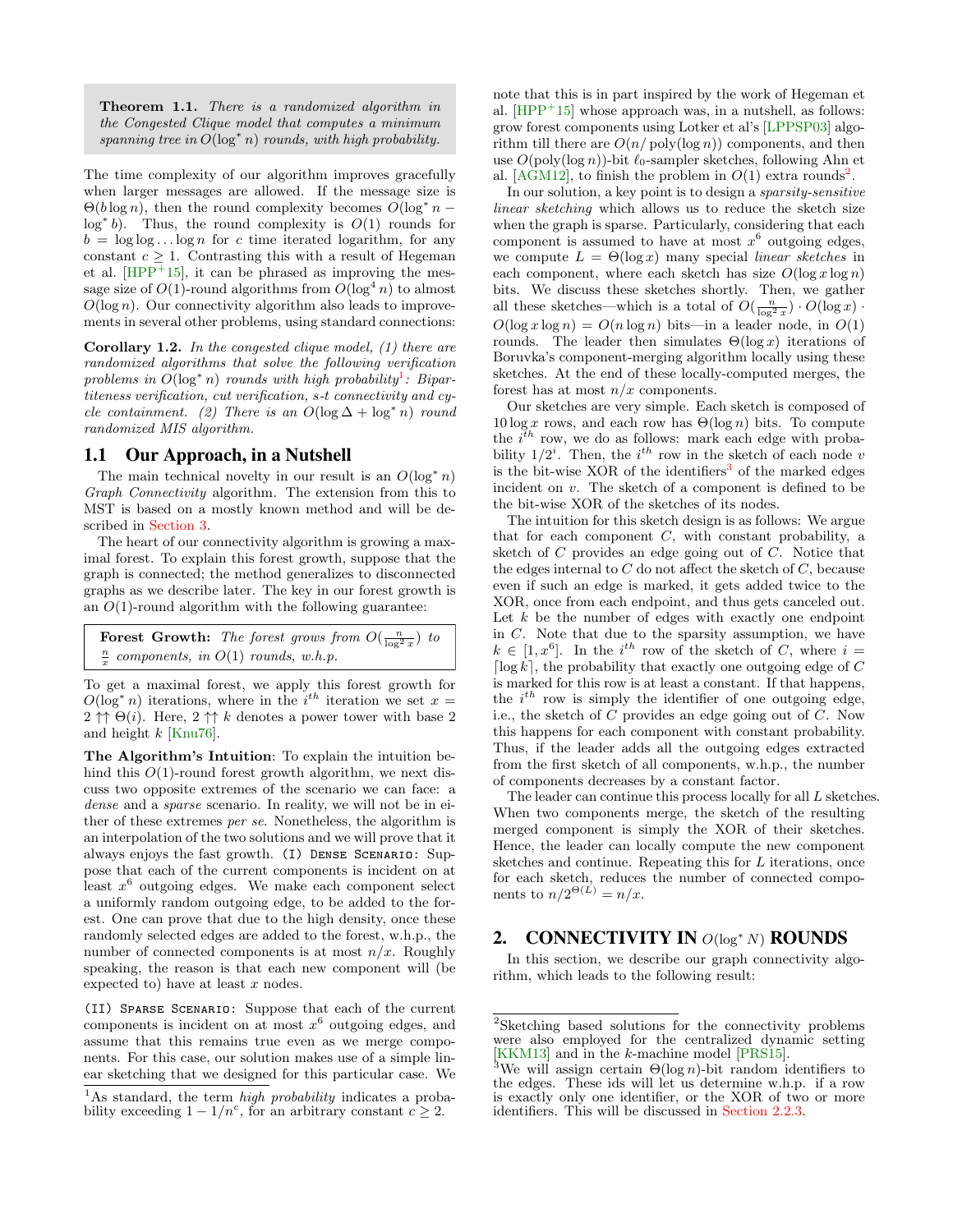Theorem 2.1. There exists a randomized algorithm in the congest clique model that identifies the connected components in the graph  $G$  in  $O(log^* n)$  communication rounds, with high probability<sup>[4](#page-2-0)</sup>.

This algorithm computes a *maximal forest*  $F$  of  $G$ , by starting with the trivial forest  $F = (V, \emptyset)$  with no edges, and gradually adding edges of  $G$  to  $F$ —which thus merges some connected components of  $F$  with each other—until  $F$ is maximal. For the sake of analysis, we call each connected component  $C$  of  $F$  growable if it is not equal to the component of  $G$  that contains  $C$ , i.e., if  $C$  has at least one outgoing edge to vertices in other components and hence it can still grow. In the algorithm, each component  $C$  of  $F$  is either  $ac$ tive or inactive, and the algorithm ensures that a component becomes inactive only if it is not growable anymore.

The key in our method is an algorithm called  $\textsf{ReduceCC}(x)$ , which reduces the number of active connected components of F from  $O(n/\log^2 x)$  to  $n/x$ , in  $O(1)$  rounds. The connectivity algorithm is simply made of  $O(\log^* n)$  calls to ReduceCC(x), where in the  $i^{th}$  call we set  $x = 2 \uparrow \uparrow \Theta(i)$ . In the sequel, we describe and analyze the Algorithm ReduceCC $(x)$ .

## 2.1 The Algorithm's Outline

Our approach for growing the forest is, to some extent, in the spirit of Boruvka's 1926 algorithm. Let us briefly recall Boruvka's algorithm. This algorithm works in  $O(\log n)$ iterations, where in each iteration, from each growable component, we pick an outgoing edge. We then add all these outgoing edges to the forest, while ignoring cycle-creating edges. Each such iteration reduces the number of growable components by a 2 factor. Hence, after  $O(\log n)$  iterations, we reach to a maximal forest.

As mentioned above, to reduce the number of active components from *n* to 0 in  $O(\log^* n)$  rounds, our task boils down to reducing the number of active components from  $O(n/\log^2 x)$  to  $n/x$  within  $O(1)$  rounds. To achieve this, our approach has two main forest growth steps, as well as a simple clean up step. First, we reduce the number of active components whose number of outgoing edges is at most  $x^6$ . We call these components *low-degree* components. Then, the second forest growth step is aimed mainly at high-degree components, those (new components) with at least  $x^6$  outgoing edges. After this, we perform a clean up step that deactivates some components that are not growable. At the end, we get that the number of active connected components decreases to at most  $n/x$ . We next briefly explain these three steps. A more detailed description follows.

To reduce the number of growable low-degree components to at most  $n/x$ , we would like to locally simulate  $\Theta(\log x)$ iterations of Boruvka's algorithm at a given leader node  $u^*$ . The main challenge in doing so is that  $a$  priori a node  $v$ cannot predict the sequence of the components to which it might belong throughout the process of component merging. Thus v does not know which of its edges will be outgoing for these components. To overcome this, we will design and use a special linear sketching procedure that handles all components with at most  $x^6$  outgoing edges.

Our key observation is as follows: an outgoing edge of a low-degree component can be computed by letting each node sketch the identifiers of its incident edges into  $O(\log x \log n)$ bits. Since there are  $O(n/\log^2 x)$  active components, we in fact have sufficient capacity to send  $\Theta(\log x)$  such sketches per component to the leader  $u^*$ ; this will be proven formally. The leader then will use these sketches to locally simulate  $\Theta(\log x)$  iterations of Boruvka's algorithm. We will show that the number of growable low-degree components at the end of this step, in the output decomposition  $\mathcal{C}'$ , is at most  $n/(4x)$ .

Next, we focus on high-degree components in  $\mathcal{C}'$ , where we use the following simple yet powerful observation: a single randomly sampled edge of a high-degree component of cardinality at most  $(8x)$  is with a "good" probability an outgoing edge. Thus, such an edge is likely to reduce the number of connected components. We will show that by letting each node send one random edge to the leader, and the leader adding them to the forest (while ignoring cycles), the number of high-degree components gets reduced, such that we have at most  $n/(2x)$  growable components.

The third step then identifies the non-growable components that have less than  $(8x)$  nodes and deactivates them. Note that there are at  $n/(8x)$  non-growable components with more than  $8x$  nodes. Hence, at the end of this clean up step, what remains will be at most  $n/x$  active components. We next provide a compact and high level description of the algorithm, after which we discuss each of the steps in detail, each in one of the subsequent subsections.

#### Algorithm ReduceCC $(x)$

Input: a forest F with a set C of at most  $O(n/\log^2 x)$ active components.

Output: a forest F' with a set  $\mathcal{C}_{out}$  of at most  $n/x$ active components.

#### • (S1): Handling low-degree components

- Each node v computes  $L = \Theta(\log x)$  many linear sketches Sketch $_1(v)$ , Sketch $_2(v)$ , ..., Sketch $_L(v)$ , where each of these sketches has  $O(\log x \log n)$  bits.
- For every active connected component  $C \in$  $\mathcal{C},$  let  $\mathsf{Sketch}_i(C) = \sum_{v \in C} \mathsf{Sketch}_i(v).$
- Route the sketches Sketch<sub>i</sub>(C) of all active components  $C \in \mathcal{C}$  to the leader node  $u^*$ .
- $-$  Let  $u^*$  locally simulates  $\Theta(\log x)$  rounds of the basic connectivity algorithm, resulting in the new component decomposition  $\mathcal{C}'$  $\{C'_1, \ldots, C'_k\}.$

#### • (S2): Handling high-degree components

- Every node sends a random edge to the leader.
- $-$  The leader  $u^*$  merges components using these edges, resulting in the output decomposition  $\mathcal{C}_{out} = \{C''_1, \ldots, C''_{k'}\}.$
- (S3): Clean Up
	- The leader identifies and deactivates components of  $\mathcal{C}_{out}$  that are not *growable* and are small—having less than  $8x$  nodes.

<span id="page-2-0"></span><sup>4</sup>We remark that, by slight adjustments, one can make the message complexity of this algorithm be  $O(n \text{ poly}(\log n))$ . Details are deferred to the full version.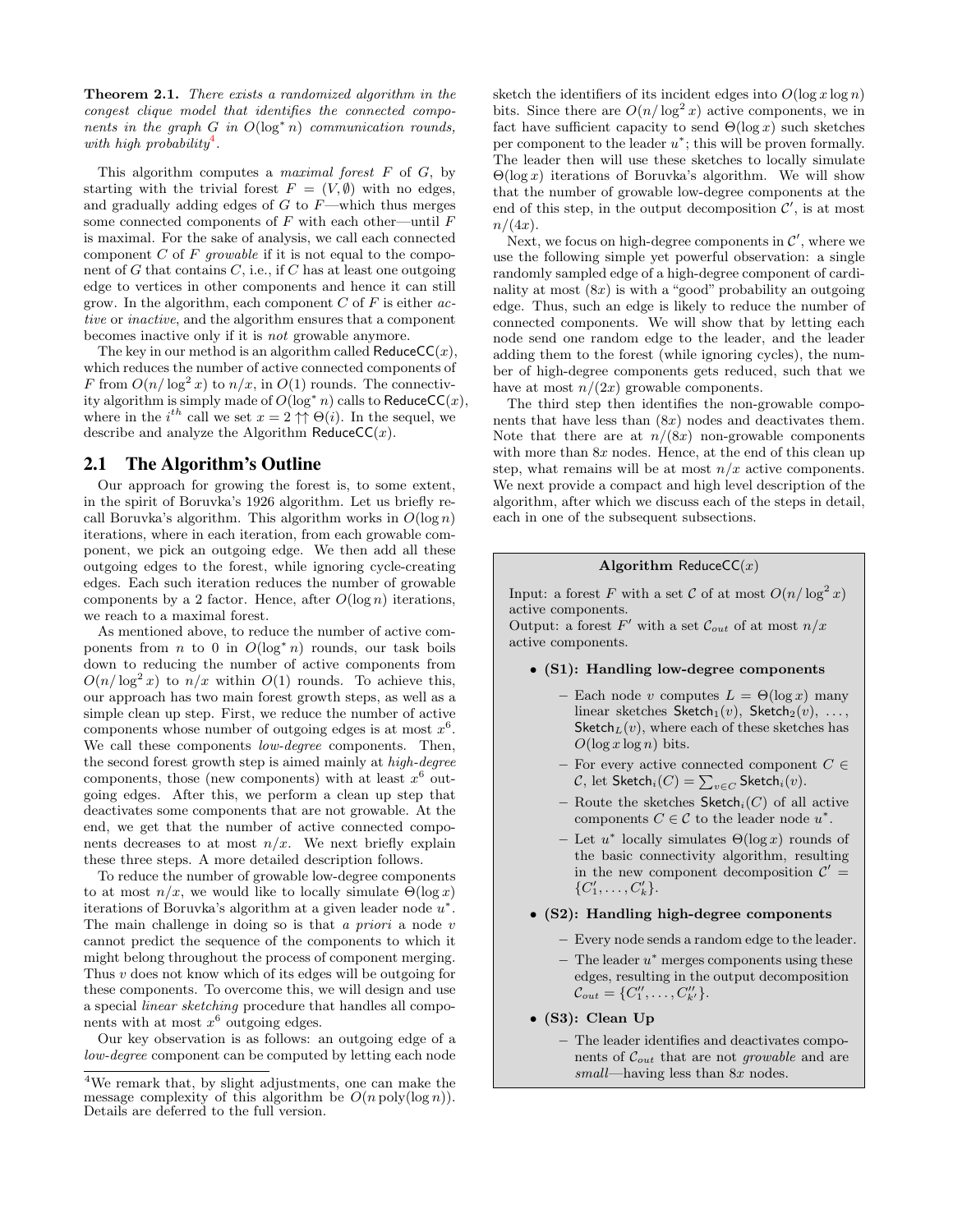<span id="page-3-0"></span>

Figure 1: An illustration of a single copy  $\mathsf{Sketch}_i(v)$  of the sketch for vertex v. The degree of vertex v is  $\ell \leq x$ . The sketch contains  $\Theta(\log x)$  rows, each contains  $\Theta(\log n)$  bits. For each row j, the edges are sampled with probability  $2^{-j}$ , and the row contains the bitwise XOR of these sampled edges. The row  $\ell' = \lceil \log \ell \rceil$ contains the ID of a single edge with constant probability.

## 2.2 Step (S1): Handling the Low-Degree Components

#### *2.2.1 The Algorithm of Step (S1)*

Let  $\mathcal{I} = {\text{ID}(e_1), \ldots, \text{ID}(e_m)}$  be a set of random edge identifiers, each having  $\Theta(\log n)$  bits. The construction of these edge identifiers is described in [Section 2.2.3.](#page-4-0) For a subset of edges  $S \subseteq E$ , let XOR(S) be the bitwise XOR of the IDs of edges in S, i.e.,  $XOR(S) = \bigoplus_{e \in S} ID(e)$ .

**Sketch Description:** Each sketch of node  $v$  is composed of 10 log x rows, and each row has  $\Theta(\log n)$  bits. Let  $E_i \subseteq E$ be a subset of the graph edges, where each  $e \in E$  is included in  $E_j$  independently with probability  $2^{-j}$ . Let  $E_j(v)$  be the subset of  $E_j$  edges that are incident on v. The  $j^{th}$  row of the sketch of  $v$  is the bit-wise XOR of the edge identifiers in  $E_i(v)$ . The node v computes  $\Theta(\log x)$  independent copies of the sketch, where each  $\mathsf{Sketch}_i(v)$  is a matrix consists of  $10 \log x$  rows as follows

$$
\mathsf{Sketch}_i(v) = [\mathsf{XOR}(E_1(v)), \dots, \mathsf{XOR}(E_{10 \log x}(v))]. \tag{1}
$$

See Fig. [1](#page-3-0) for an illustration.

We remark that we will ensure that for each edge  $e =$  $(u, v)$ , nodes u and v know consistently whether  $e \in E_i$  or not. Thus,  $e = (u, v)$  either appears in both  $E_i(v)$  and  $E_i(u)$ or in neither. This property is critical, cf. Observation [2.2.](#page-3-1) In [Section 2.2.3,](#page-4-0) we explain how to achieve this property for all sketches using merely  $O(\log n)$  bits of communication between  $u$  and  $v$ .

Local simulation of Boruvka's algorithm: Let  $C =$  $\{C_1, \ldots, C_k\}$  be the initial collection of  $k = O(n/\log^2 x)$ active connected components. For each i, the  $i^{th}$  sketch of a component C is defined to be the bit-wise XOR of the  $i^{th}$ sketches of its nodes. In Lemma [2.6,](#page-5-0) we explain the routing that in  $O(1)$  rounds, delivers to the leader  $\Theta(\log x)$  sketches Sketch<sub>i</sub>(C) per each component C in C.

Each of the  $\Theta(\log x)$  sketches of a given component would be used to obtain one outgoing edge. The  $i^{th}$  sketches Sketch<sub>i</sub>(C) are used in the i<sup>th</sup> iteration of simulation of Boruvka's algorithm, where  $\mathsf{Sketch}_i(C)$  will provide (at most) one edge going out of  $C$ . By Lemma [2.4,](#page-4-1) the random identifiers



Figure 2: A simple illustration of the sketches and the effect after a merge.

are constructed in a way that allows the leader to determine w.h.p. whether a row has exactly only one identifier or it is a XOR of two or more identifiers. The leader then looks for a row (among the 10 log x rows) in  $\mathsf{Sketch}_i(C)$  that contains one sampled edge. If such an outgoing edge is found, then this edge is added to the forest and the components of the corresponding two endpoint nodes are merged into a single component. For each  $j \geq i$ , the  $j^{th}$  sketch of the new component is simply the bitwise XOR of the two components'  $j<sup>th</sup>$  sketches. At the end of these  $\Theta(\log x)$  merge iterations of Boruvka's algorithm, let  $\mathcal{C}'$  be the resulting intermediate component decomposition.

## *2.2.2 Analysis of Step (S1)*

The following simple observation is useful in this analysis.

<span id="page-3-1"></span>Observation 2.2. Let C be a connected component and let  $E_{out}$  be the set of edges with exactly one endpoint in C. Then for each  $i \in [1, 10 \log x]$ , the i<sup>th</sup> row of Sketch(C) is simply the XOR of a subset S of edges  $E_{out}$ , where each edge  $e \in E_{out}$  appears in S independently with probability  $1/2^i$ . Particularly, the set of edges with zero or with two endpoints in C do not affect this sketch.

We say that a component is *large* if it has at least  $8x$ nodes, and small otherwise. Also recall that a component is called high-degree if the number of edges going out of it is at least  $x^6$ , and low-degree otherwise. Let C' be the component decomposition at the end of step (S1).

<span id="page-3-2"></span>Lemma 2.3. W.h.p., the number of growable low-degree components in  $\mathcal{C}'$  is at most  $n/(4x)$ .

Proof. Given any component decomposition, let us call a component (and thus also all of its nodes) blue if its outgoing degree is at least  $2x^6$ , or if it contains a node/component that was colored blue in the past component decompositions. Otherwise, the component is called red.

We first argue that the total number of blue low-degree components in  $\mathcal{C}'$  is at most  $n/(8x)$ . Consider a blue component  $C' \in \mathcal{C}'$ . There are two cases. Case 1: either  $C'$  is large, in which case there are at most  $n/(8x)$  such components. Case 2:  $C'$  is small, in which case since  $C'$  contains a blue node, its outgoing degree is at least  $2x^6 - (8x)^2 \ge x^6$ and hence  $C'$  is not low-degree. Therefore, the total number of blue low-degree components in  $\mathcal{C}'$  is at most  $n/(8x)$ .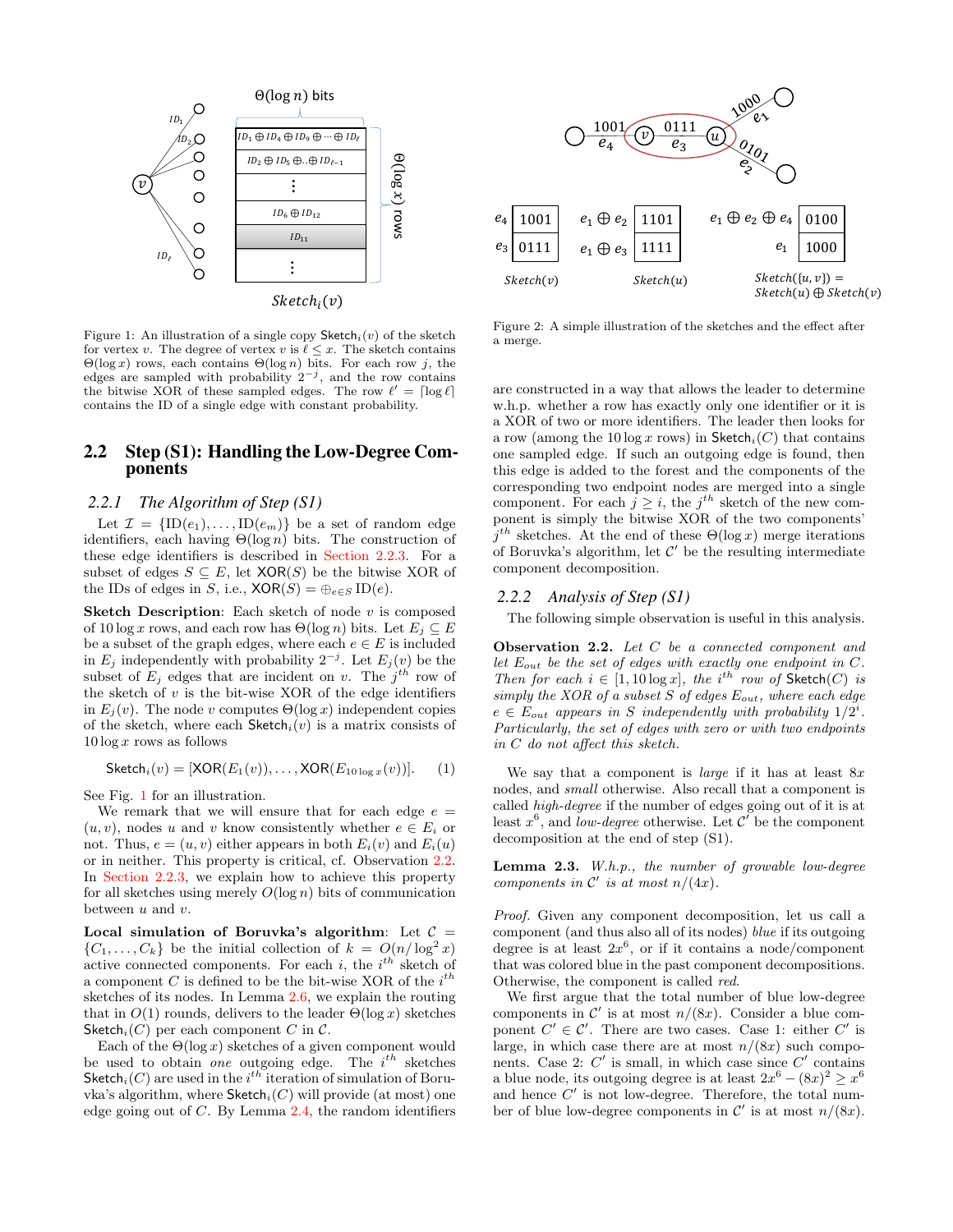Clearly, this also means the number of such components that are also growable is at most  $n/(8x)$ .

To complete the proof, we next show that, w.h.p., the number of the growable red low-degree components of  $\mathcal{C}'$  is at most  $n/(8x)$ . To prove this, we consider  $\Theta(\log x)$  iterations of Boruvka's algorithm as simulated locally by the leader  $u^*$ . For each iteration i, let  $\mathcal{C}_i$  be the component decomposition at the beginning of this iteration and let  $y_i$  be the number of red growable components in  $\mathcal{C}_i$ . The argument will be provided in two similar parts, first when  $\log x \leq O(\log n)$ and second when  $\log x \geq \Omega(\log n)$ . In the first case, we argue that w.h.p.  $y_{i+1} \leq 39y_i/40$ . Thus, we would get that  $y_k \leq n/(8x)$  for  $k = c \log x$  for large enough constants c. In the second case, we argue that  $\mathbb{E}[y_{i+1}] \leq 39y_i/40$ , and then use the large value of x to show that after  $k = c \log x$ merges, w.h.p.,  $y_k \leq n/(8x)$ .

Let us focus on the case where  $\log x \le O(\log n)$  and consider the  $i^{th}$  iteration; here we want to prove that w.h.p.  $y_{i+1} \leq 39y_i/40$ . Let us first examine the expected number of outgoings edges that are decoded successfully using the  $i^{th}$ sketch. Consider a red growable component  $C$  in  $\mathcal{C}_i$  and let t be the number of its outgoing edges  $E_{OUT}(C)$ . Note that since this is growable component and since it is red, we have  $t \in [1, 2x^6]$ , which implies  $\ell = \lceil \log t \rceil \in [1, 10 \log x]$ . Consider the  $\ell^{th}$  row of the sketch Sketch<sub>i</sub>(C). Recall that this row is the bitwise XOR of a sampling of edges of  $E_{OUT}(C)$ , where each edge is sampled independently with probability  $2^{-\ell}$ . Therefore, the probability that this sampling contains exactly one edge is at least  $\frac{t}{2^{\ell}}(1-1/2^{\ell})^{t-1} \geq 1/10$ . That is, with probability at least  $1/10$ , this row provides the identifier of one edge going out of  $C$ .

From above, we can conclude that in expectation, the number of outgoing edges that were successfully sampled from the sketches of growable components with only red nodes is at least  $y_i/10$ . Since  $y_i \ge \log n$ , by Chernoff bound, we get that w.h.p. the number of outgoing edges is at least  $y_i/20$ . Therefore, once we add these edges to the forest, the number of red growable components in  $\mathcal{C}_{i+1}$  is at most  $39y_i/40$ . Notice that it is crucial in this argument that no new red component gets introduced, meaning that each component that is red in  $\mathcal{C}_{i+1}$  is made solely of red components of  $C_i$ , which holds because of the way we defined colors blue and red. Therefore, we have that w.h.p.  $y_{i+1} \leq 39/40 \cdot y_i$ , which completes the proof for the  $\log x \leq O(\log n)$  case.

Let us consider the case where  $\log x \geq \Omega(\log n)$ . Using arguments as above, we get that  $\mathbb{E}[y_{i+1}] \leq 39y_i/40$ . Invoking this expectation for  $k = c \log x$  iterations, and noting that  $\log x \ge \Omega(\log n)$ , we get that  $\mathbb{E}[y_k] \le 1/n^5$ . Hence, by Markov's inequality, the probability that  $y_k \geq 1$  is at most  $1/n^5$ . That is, w.h.p,  $y_k = 0$ . This completes the proof.

#### <span id="page-4-0"></span>*2.2.3 Smaller Algorithmic Details of Step (S1)*

Assigning random edge identifiers: Our edge identifier construction is based on the notion of  $\epsilon$ -bias sets [\[NN93\]](#page-9-17). The construction is randomized and guarantees that, w.h.p., the XOR of each given subset of edges  $S \subseteq E$ , for  $|S| \geq 2$ , is not a legal edge identifier (i.e., is not equal to correspond to an ID of an edge that exists). The construction of the edge IDs is randomized and uses a seed of only  $O(\log n)$  random bits, which can be chosen by the leader and delivered to all nodes of the network in  $O(1)$  rounds. This allows all nodes to know the their corresponding edge IDs. Furthermore, the leader will be able to detect whether a given  $O(\log n)$  bits corresponding to an  $XOR(S)$  is a legal ID (in which case, S contains a single edge) or not, w.h.p.

<span id="page-4-1"></span>Lemma 2.4. There is an algorithm that creates a collection  $\mathcal{I} = {\text{ID}(e_1), \ldots, \text{ID}(e_M)}$  of  $M = \binom{n}{2}$  random identifiers for edges, each of  $O(\log n)$ -bits, and where each node learns the identifiers of its incident edges, within  $O(1)$  rounds. These *identifiers are such that for each subset*  $E' \subseteq E$ , where  $|E'|\neq 1$ , we have  $Pr[\text{XOR}(E') \in \mathcal{I}] \leq 1/n^{10}$ .

*Proof.* Let  $\ell = O(\log n)$  be the length of the edge identifier. To compute *I*, we use an  $\epsilon$ -bias set  $S_j \in \{0,1\}^M$  for each of the  $j \in [\ell]$  coordinates of the edge identifiers. That is, for each  $j \in [\ell]$ , the set  $S_j = [b_1, \ldots, b_M]$  specifies the  $j<sup>th</sup>$  bit for the identifier of each of the possible  $M = \binom{n}{2}$  graph edges. Next, we first define the  $\epsilon$ -bias property of these sets, and then explain how they can be constructed using  $O(\log^2 n)$ bits of communication. Finally, we argue why the  $\epsilon$ -bias property guarantees that  $Pr[XOR(S) \in \mathcal{I}] \leq 1/n^{10}$  for each subset  $S \subseteq E$  such that  $|S| \neq 1$ .

The randomly chosen set  $S_j = [b_1, \ldots, b_M]$  satisfies the  $\epsilon$ -biased property if for each set of indices  $I \subseteq \{1, \ldots, M\}$ , it holds that

<span id="page-4-2"></span>
$$
\Pr[\oplus_{i \in I} b_i = 1] \in [1/2 \pm \epsilon]. \tag{2}
$$

For our proposes, it is sufficient to set  $\epsilon = 1/10$ . Naor and Naor [\[NN93\]](#page-9-17) provide a deterministic construction of an  $\epsilon$ -bias space with size  $O(M/\text{poly}(\epsilon))$ . That is, they particularly provide a collection  $\mathcal F$  of functions, where  $|F| =$  $O(M/\text{poly}(\epsilon))$ , where each  $f \in \mathcal{F}$  is a function mapping [M] to  $\{0,1\}$ , and if we pick a random function  $f \in \mathcal{F}$ , we would have  $Pr[\bigoplus_{i \in I} f(i) = 1] \in [1/2 \pm \epsilon]$  for all nonempty subsets  $I$ . The randomness in this statement is in the choice of  $f \in \mathcal{F}$ . We define the set  $S_j$  in our identifier construction by picking simply one random function  $f_j$  from  $\mathcal{F}$ . Note that choosing one such random function requires  $log |\mathcal{F}| =$  $\Theta(\log M) = \Theta(\log n)$  bits.

Since the construction of  $\mathcal F$  is deterministic, all vertices can compute locally the family function  $\mathcal F$  and the only thing that needs to be communicated between the nodes is the random bits used for selecting the  $\ell$  random functions  $f_j$  in F. Since electing a random function in  $\mathcal F$  requires  $\Theta(\log |\mathcal F|)$ bits, overall the total number of bits required for specifying these  $\ell = \Theta(\log n)$  functions is  $\Theta(\log^2 n)$  bits. Clearly, this is achievable in  $O(1)$  rounds in the Congested Clique, e.g., by letting a leader node select the  $\Theta(\log^2 n)$  bits using private randomness, and then communicating them to all nodes via the help of  $O(\log n)$  relay nodes. This completes the description of the construction of  $\mathcal{I}$ .

Now, we argue that this construction satisfies the property we desire from these random edge identifiers. Consider a subset  $E' \subset E$  such that  $|E'| \neq 1$ . We bound the probability that  $XOR(E') = ID(e)$ . To do that, we distinguish between two cases. First, assume that  $e \in E'$ . Then if  $XOR(E') =$ ID(e), it holds that  $XOR(T) = [0, 0, ..., 0]$  where  $T = E' \setminus$  ${e} \neq \emptyset$ . Hence, by [Equation \(2\),](#page-4-2) we get that  $Pr[XOR(E')]=$  $\overline{ID}(e)$  = Pr  $[XOR(T) = [0, 0, ..., 0]] \leq 0.4^{\log n} = 1/n^c$ . Next, consider the complementary case where  $e \notin E'$ . In this case,  $XOR(E') = ID(e)$  implies that  $XOR(T) = [0, 0, ..., 0]$  where  $T = E' \cup \{e\} \neq \emptyset$  and again, by [Equation \(2\),](#page-4-2) this happens with probability at most  $1/n^c$ . By union bounding over all m edges, we get that  $Pr[\text{XOR}(E') \in \mathcal{I}] \leq 1/n^{10}$ .  $\Box$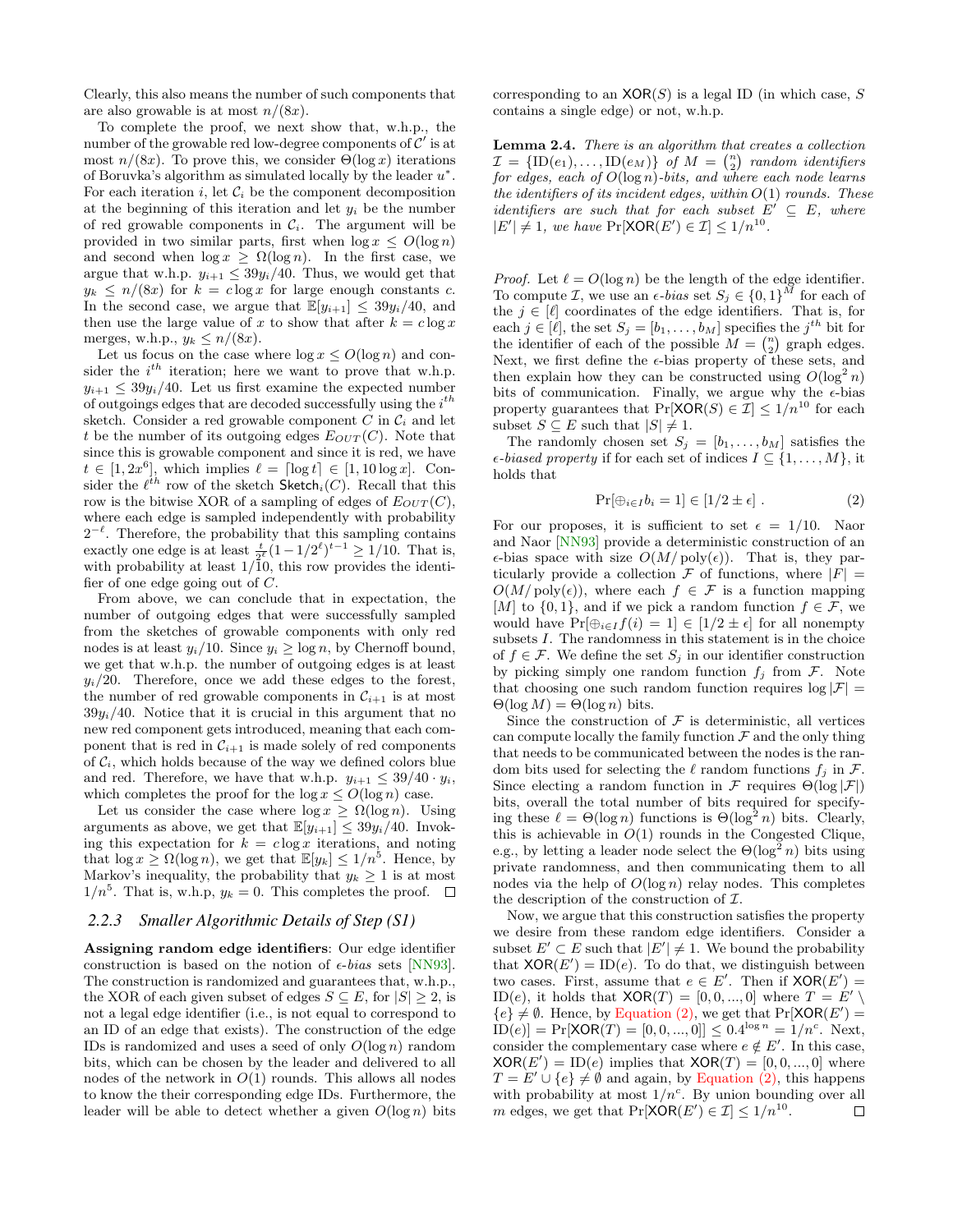Consistent edge sampling for the sketches: Our goal is that for each edge  $e = (u, v)$ , nodes u and v will know consistently whether the edge e is sampled or not in the sketch. To do that, only the endpoint of the larger id, let it be u, makes the random choices regarding whether the edge is sampled. The node  $u$  then sends to  $v$  on their edge  $(u, v)$  a description concerning all the indices in which the edge  $(u, v)$  has been sampled in all of its sketches<sup>[5](#page-5-1)</sup>. These indices will be described in the message by putting a special separation mark between two indices of the same sketch and a different mark between indices of different sketches. We now show that this message contains  $O(\log n)$  bits:

#### <span id="page-5-4"></span>Lemma 2.5. The message describing the indices of successful samplings has  $O(\log n)$  bits, w.h.p.

*Proof.* Consider a edge  $e = (u, v)$  and without loss of generality let  $u$  be the node with the larger identifier. Note that overall the iterations of our connectivity algorithm, the number of sketches computed by each node u is  $O(\log n)$  +  $O(\log \log n) + \ldots + O(1) = O(\log n)$ . We now show that indices of these samplings in which e is sampled can be written, w.h.p., in  $O(\log n)$  bits. That is, the message containing the sampled indices for all these  $O(\log n)$  sketches has at most  $O(\log n)$  bits, w.h.p.

Consider the  $i^{th}$  sketch of u and let  $r_i$  be the random variable indicating the sum of indices of the rows for which  $(u, v)$  has been sampled. Note that the sampled indices can be described using  $O(r_i)$  bits, that is, using a number of bits is linear in the summation of the indices of the sampled rows. We first argue that the probability distribution of this random variable  $r_i$  is upper bounded by that of a geometric random variable. Particularly, we upper bound the probability that  $r_i = y$  for each integer  $y \ge 1$  by a function exponentially decaying in  $y$ . Then, we invoke a concentration of summation of geometrically distributed random variables to conclude the proof.

Note that if  $r_i = y$ , then the sum of the indices of the sampled rows is y and the probability that the edge  $(u, v)$ has been sampled into these particular rows is at least  $2^{-y}$ . This is regardless of the particular set of indices whose sum is y. To see this, consider an arbitrary possible set of row indices  $i_1, \ldots, i_\ell$  satisfying  $\sum_j^\ell i_j = y$ . Then, the probability that e has been sampled to these rows is at most  $\prod_j^{\ell} 2^{-i_j} =$  $2^{\sum_{j=1}^{\ell} i_j} = 2^{-y}$ . To bound the probability that  $r_i = y$ , we then union bound over all distinct ways of representing  $y$  as a sum of natural numbers. By a *partition number*<sup>[6](#page-5-2)</sup> result of Erdős [\[Erd42\]](#page-8-7), there are at most  $2^{\Theta(\sqrt{y})}$  such options. Since the probability that edge  $e$  is sampled for each such options (i.e, that e was sampled to these exact rows) is bounded by  $2^{-y}$ , overall  $Pr[r_i = y] \leq 2^{\Theta(\sqrt{y})} \cdot 2^{-y} \leq 2^{-y/2}$ .

Let  $z_i$  be a random variable with a geometric distribution with parameter 1/2, i.e., where  $Pr[z_i = y] = 2^{-y}$ for  $y \in \mathbb{N}$ . We have  $\Pr[r_i = y] \leq \Pr[z_i = y/2]$ . Let  $Z = \sum_{i=1}^{k} z_i$  and  $R = \sum_{i=1}^{k} r_i$  where  $k = O(\log n)$  is the total number of sketches computed by  $u$  throughout the algorithm. Hence,  $Pr[R > 20k] < Pr[Z > 10k]$ . It is known that the summation of geometric random variables is distributed according to a negative binomial distribution and it is concentrated around its expectation. More precisely,  $Pr[Z \ge 20k] \le exp(-k) = 1/n^5$ . Therefore,  $Pr[R \ge 40 \log n] \le 1/n^5$ , thus completing the proof.  $\Box$ 

<span id="page-5-0"></span>**Lemma 2.6.** Consider the setting where a leader node  $u^*$ knows a forest with  $O(n/\log^2 x)$  active connected components  $C = \{C_1, \ldots, C_k\}$ . There is an  $O(1)$ -round routing scheme that delivers the sketches of all these components to the leader  $u^*$ .

*Proof.* Recall that every node has  $\Theta(\log x)$  sketches, each of size  $O(\log x \log n)$  bits, and that each component sketch is simply the bit-wise XOR of the corresponding node sketches. We next describe how to deliver these component sketches to the leader in  $O(1)$  rounds. The leader  $u^*$  partitions the nodeset of each active component  $C_i$  into  $\lfloor |C_i|/(n/k)\rfloor$  subsets, each of size at most  $n/k$ . This is a total of at most  $2k \ll n$ subsets. The leader  $u^*$  then elects a distinct relay node  $w_i$ for each subset, and sends the id of  $w_i$  to all the nodes in that subset.

Next, we deliver the component sketches from the nodes to the leader in a two-step manner, using the help of these relay nodes. First, all nodes send their sketches to their corresponding relay nodes. Then, each relay node computes the bitwise XOR of its received sketches and forwards the result to the leader  $u^*$ , who can readily compute the component sketches. We next argue that each of these steps can be performed in  $O(1)$  rounds, using Lenzen's routing [\[Len13b\]](#page-9-18).

Lenzen [\[Len13b\]](#page-9-18) provides a routing scheme such that if each node is the source for  $O(n)$  messages and each node is the the designation for  $O(n)$  messages, then all these messages can be routed from their sources to their destinations within  $O(1)$  rounds. In the first forwarding step above, each node needs to send  $O(\log^2 x \log n)$  bits—which is equivalent to  $O(\log^2 x)$  messages—to its relay and each relay needs to receive at most  $n/k \ll n$  messages from the nodes in its subset. Further, in the second forwarding step, each relay node needs to send  $O(\log^2 x)$  messages to the leader  $u^*$  and the leader needs to receive at most  $2k \cdot O(\log^2 x) = O(n/\log^2 x) \cdot O(\log^2 x) = O(n)$  messages from the relays. Hence, both of these steps can be easily performed using Lenzen's routing. П

## 2.3 Step (S2): Handling the High-Degree Components

In the second step  $(S2)$ , each node v randomly and uniformly picks one of the edges incident on  $v$  and sends this edge to the leader  $u^*$ . The leader adds these edges to the forest, one by one, ignoring the cycles. This results in a new component decomposition  $\mathcal{C}_{out}$ . We next show the following.

<span id="page-5-3"></span>**Lemma 2.7.** W.h.p, the decomposition  $\mathcal{C}_{out}$  contains at most  $n/(2x)$  growable components.

Proof. First note that by Lemma [2.3,](#page-3-2) the number of growable low-degree components in  $\mathcal{C}'$  is at most  $n/(4x)$ . Hence, the total number of components of  $\mathcal{C}_{out}$  that contain at least one growable low-degree component of  $\mathcal{C}'$  is at most  $n/(4x)$ . Note that if a component in  $\mathcal{C}_{out}$  contains a component of  $\mathcal{C}'$  that was not growable, this actually means that the two components are the same and both are not growable. To

<span id="page-5-1"></span><sup>&</sup>lt;sup>5</sup>Note that the sketch information is independent of the current component decomposition and hence the node can compute in the beginning of the algorithm all the sketches and send to its neighbor this consistency information.

<span id="page-5-2"></span><sup>&</sup>lt;sup>6</sup>The *partition number* of an integer  $y$  is the number of ways to represent y as a summation of positive integers.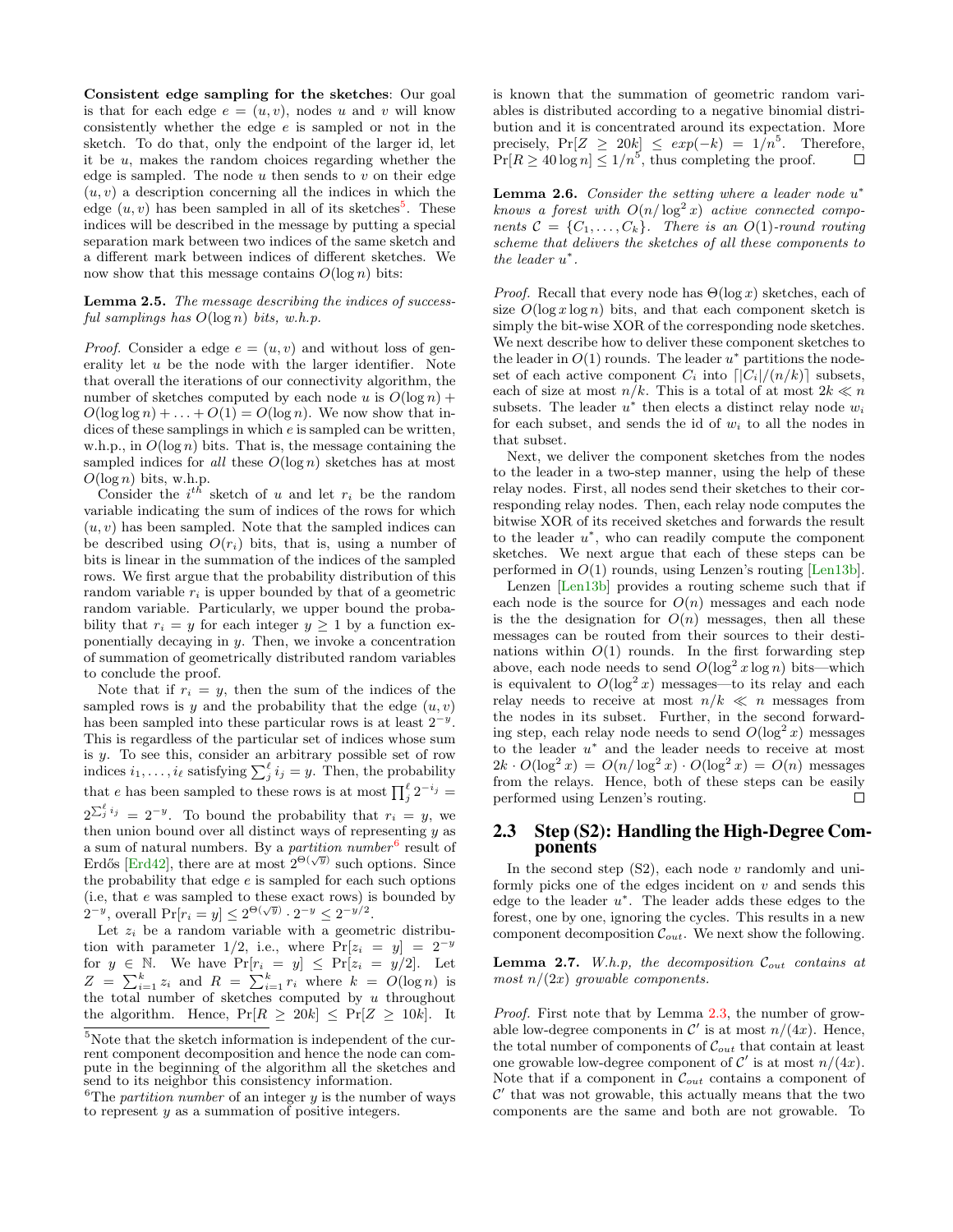complete the proof, we show that the number of components of  $\mathcal{C}_{out}$  that do not contain any low-degree component of  $\mathcal{C}'$  is also at most  $n/(4x)$ .

Recall that for each component of  $\mathcal{C}_{out}$ , we call it small if it has less than 8x nodes, and large otherwise. Clearly, the number of large components of  $\mathcal{C}_{out}$  is at most  $n/(8x)$ . Hence, to complete the proof, what remains is to show that in  $\mathcal{C}_{out}$ , the number of small components that do not contain a low-degree component from  $\mathcal{C}'$  is at most  $n/(8x)$ .

To prove this, we consider the random process of adding edges to the forest gradually, as follows: This process is performed only for the sake of analysis. Throughout, we maintain a counter  $\kappa$ , which at the end will provide an upper bound on the number of small connected components in  $\mathcal{C}_{out}$ that do not contain a low-degree component of  $C'$ .

First, mark all low-degree components of  $C'$  as processed, whereas all the high-degree components of  $C'$  are considered unprocessed. We gradually process unprocessed components and add the related sampled edges to the forest. For clarity, we perform this in phases. In phase  $i \geq 1$ , pick an arbitrary unprocessed small component C and let it be the head-component of the  $i^{th}$  chain. We then sample an edge – as will be described next – from the component  $C'$  that was joined last to this chain, where at the start,  $C'$  is simply  $C$ . To sample an edge from  $C'$ , we pick an arbitrary vertex  $v' \in C'$  of degree at least  $x^5/8$  – and sample one of its edges uniformly at random. Since  $C'$  is both small and high-degree, such vertex  $v'$  exists.

If this randomly sampled edge connects to an unprocessed component  $C''$ , then we mark  $C''$  as processed and add  $C''$ to the chain. On the other hand, if the sampled edge connects  $C'$  to a component that is already processed, then the extension of the chain is halted and we update the counter  $\kappa$  in the following manner: If the sampled edge connects  $C'$ to a processed component within the same chain, and the total number of nodes in the connected component created by this chain is less than  $8x$ , then increment the counter  $\kappa$  by 1. If the sampled edge connects  $C'$  to a component in some previous chain, or to one of the low-degree components, then the counter  $\kappa$  remains as is. At this point, phase  $i$  ends. We continue this process until all components are marked as processed. See [Figure 3](#page-6-0) for an illustration.

If this randomly sampled edge connects to an unprocessed component  $C''$ , then we mark  $C''$  as processed and add  $C''$  to the chain. If the sampled edge connects  $C'$  to a component that is already processed, then the extension of the chain is halted and we update the counter  $\kappa$  in the following manner: If the sampled edge connects  $C'$  to a processed component within the same chain, and the total number of nodes in the connected component created by this chain is less than  $8x$ , then increment the counter  $\kappa$  by 1. On the other hand, if the sampled edge connects  $C'$  to a component in some previous chain, or to one of the low-degree components, then the counter  $\kappa$  remains as is. At this point, phase i ends. We continue this process until all components are marked as processed. See [Figure 3](#page-6-0) for an illustration.

Since the counter is incremented only when the chain consists of at most  $8x$  nodes and when the random edge does not connect it to a previously counted component, we get that at the end, the number of low-cardinality components that do not contain a low-degree component from  $C'$  is upper bounded by  $\kappa$ . To complete the proof, we next show that with high probability,  $\kappa \leq n/(8x)$ .

<span id="page-6-0"></span>

Figure 3: Illustration for Lemma [2.7.](#page-5-3) The figure shows the chain created at steps  $i = 1, 2, 3, 4$ . The counter  $\kappa$  is increased only when the sampled edge of the last added component is internal to the chain and the number of vertices in the chain's components is small. For example, the counter is not incremented in step  $i = 2$ , since the sampled edge hits the chain of step  $i = 1$ . In addition, the counter is not incremented in step  $i = 4$ , because the total number of vertices in the chain's components is above 8x.

To prove this claim, let  $\kappa_i$  be the value of the counter at the end of phase  $i$  and let  $\ell$  be the total number of phases. We first claim that for every  $i \in \{1, \ldots, \ell\}, \ \mathbb{E}[\kappa_i|\kappa_{i-1}] \leq$  $\kappa_{i-1} + 1/x^2$ . Consider the  $i^{th}$  chain  $[C_{i_1}, \ldots, C_{i_k}]$  generated at phase i and let  $v_{i_j} \in C_{i_j}$  be the vertex whose edge has been taken (i.e., the vertex with degree at least  $x^5/8$ ) for every  $j \in \{1, \ldots k\}$ . The probability that the counter is increased by 1 at the end of the phase is bounded by the probability that somewhere throughout the steps during which the chain had at most  $4x$  nodes, the following happens: for at least one of the nodes  $v_{i_j} \in C_{i_j}$  which was sampled for an edge, the randomly selected edge had both of its endpoints in the same chain. Throughout these steps, for every  $j \in \{1, \ldots, k\}$ , since the out-degree of the vertex  $v_{i_j}$  is greater than  $x^5/8 - (8x)^2 \ge x^5/16$ , the probability that a random edge of the node  $v_{i_j} \in C_{i_j}$  connects to some node in  $\bigcup_{\ell=1}^j C_{i_\ell}$  is at most  $\frac{(8x)^2}{x^5/16} \leq c \cdot x^3$ . Hence, by applying the union bound on all  $8x$  "bad" events, we get that the probability that at least one of these edges is internal is  $c \cdot x^2$ . Thus,  $\mathbb{E}[\kappa_i|\kappa_{i-1}] \leq \kappa_{i-1} + c'/x^2$ . This implies  $\mathbb{E}[\kappa_{\ell}] \leq c' \cdot n/x^2$ . Next, note that probabilistic events of the counter being increased by 1 are independent among different chains, as in the case of each chain  $i$ , the event only depends on the random edges sampled from the component under consideration during phase  $i$ , and this component will not be processed again in later phases. In addition, since there are high-degree components,  $x^6 \leq n$  which means  $2n/x^2 = \Omega(\log n)$ . Hence, by Chernoff bound, w.h.p.,  $\kappa_{\ell} \leq 2c' \cdot n/x^2 \leq n/(8x).$  $\Box$ 

# 2.4 Step (S3): Clean Up

We now explain how in  $O(1)$  rounds, we can identify and deactivate small connected components of  $\mathcal{C}_{out}$  that are not growable. By Lemma [2.7](#page-5-3) the number of growable components is at most  $n/(2x)$ . Moreover, the number of (non-growable) large components is at most  $n/(8x)$ . Therefore, once we deactivate small non-growable components, the total number of active components would be at most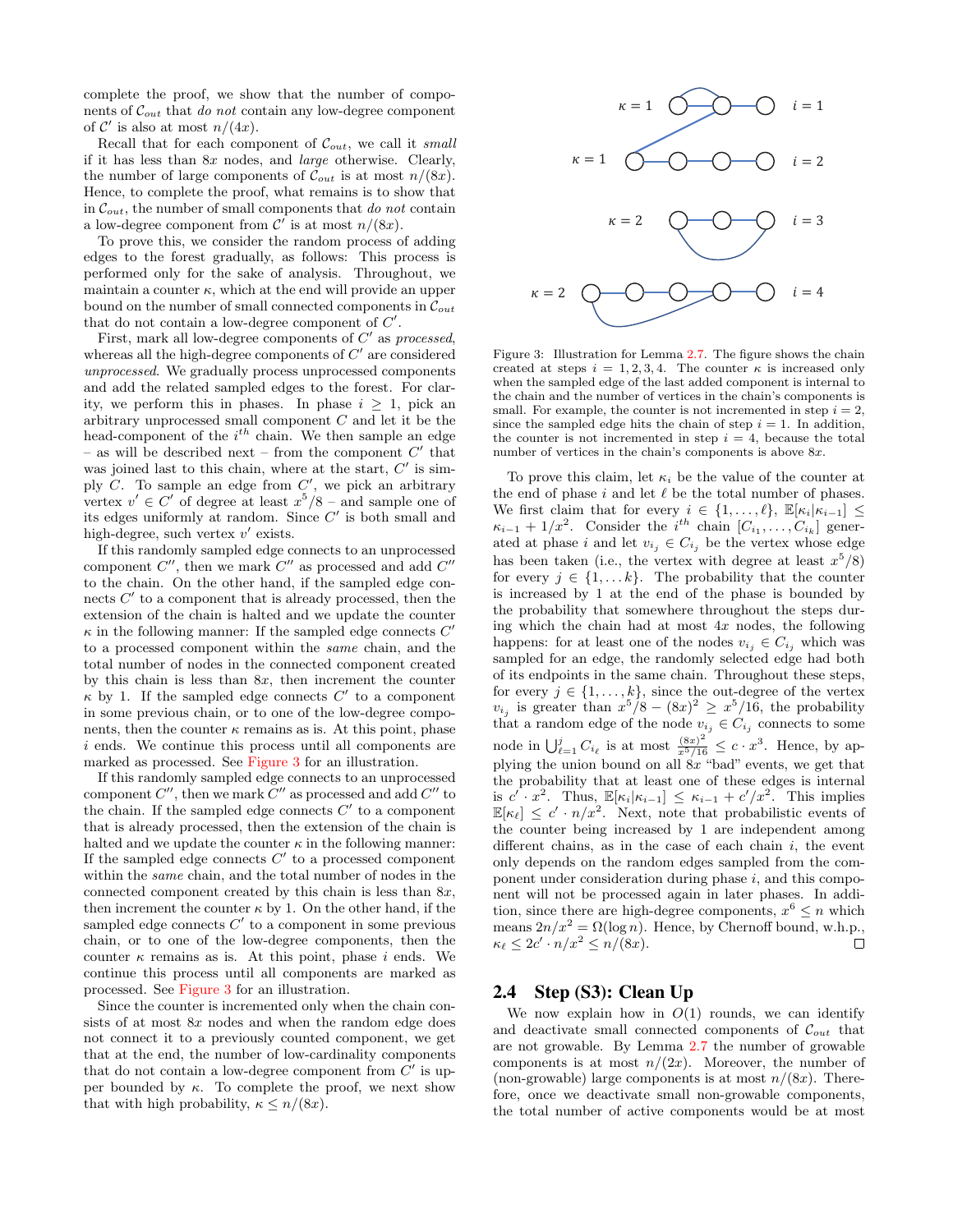$n/(8x) + n/(2x) \leq n/x$ , as desired. We remark that we perform this clean up step only when  $x \le O(\log^2 n)$ , that is, for all iterations of our connectivity algorithm except the very last one where we set  $x = (n + 1)$ . Notice that in that last iteration, w.h.p., after step (S1), all components are nongrowable—i.e., the forest is maximal—and thus we do not need to continue steps (S2) and (S3).

<span id="page-7-1"></span>**Lemma 2.8.** In  $O(1)$  rounds, we can identify and deactivate  $component\ of\ F\ that\ are\ small\ and\ non-grouable.$ 

*Proof.* Note that the leader  $u^*$  knows the whole forest  $F$  at the end of step (S2). For each small component  $C_i$  of  $F$ that is, each component that has less than  $8x$  nodes—the leader picks one relay node  $w_i$ . Then, the leader sends the identifiers of all nodes of component  $C_i$  to the relay node  $w_i$ , simultaneously for all small components, in O(1) rounds, us-ing Lenzen's routing [\[Len13a\]](#page-9-2). Then, each relay node  $w_i$  that has received identifiers  $v_1, \ldots, v_\ell$  of its corresponding component, delivers all of these identifiers to all of them  $\ell$  nodes. That is, relay  $w_i$  creates  $\ell$  messages destined for each of these nodes  $v_i$  where each of the messages describes the identifiers of  $v_1, \ldots, v_\ell$ , for a total of at most  $(8x)^2 \le O(\log^4 n)$  messages. We then use Lenzen's routing [\[Len13a\]](#page-9-2) to deliver all these messages from relay nodes to nodes of small components. Note that this can be done because each node needs to send  $(8x)^2 \leq O(\log^4 n)$  messages and each node needs to receive at most  $(8x) \leq O(\log^2 n)$  messages. Finally, each node in these small components that now has received the identifiers of all its component-mates checks whether it has an edge going out of its component and informs the leader about this, using a single message, all of which get delivered to the leader in one round. Hence, at the end, the leader knows which of these small components are not growable, and then it marks them as deactivated.  $\Box$ 

## <span id="page-7-0"></span>3. MST IN  $O(log^* N)$  ROUNDS

Here, we explain how using the graph connectivity algorithm presented in the previous section, we can compute a Minimum Spanning Tree (MST) of a weighted graph  $G =$  $(V, E, w)$  in  $O(\log^* n)$  rounds.

Technically, the solution relies on three components: (1) a result of Karger, Klein, and Tarjan (KKT) [\[KKT95\]](#page-9-19) that reduces the general MST problem to MST on sparse graphs,  $(2)$  a method of Hegeman et al. [\[HPP](#page-9-6)<sup>+</sup>15] which turns MST of graphs with low sparsity into many independent instances of the graph connectivity problem, and (3) an extension of our connectivity algorithm from the previous section that solves many instances of the connectivity problem simultaneously in  $O(\log^* n)$  rounds. In the following, we discuss these three components.

MST Sparsification via KKT: We explain how a randomized trick of Karger, Klein, and Tarjan (KKT) [\[KKT95\]](#page-9-19) transforms the MST problem on graph G into two MST problems on graphs  $G_1$  and  $G_2$ , each with  $O(n^{3/2})$  edges.

We first need some notations. For a graph  $G$ , let  $F$  be a forest, and for two nodes u and v, let  $w_F(u, v)$  be the heaviest edge on the path connecting u and v in  $F$ ; if there is no such path, let  $w_F(u, v) = \infty$ . We call an edge  $e = (u, v)$  is Fheavy if  $w(u, v) > w_F(u, v)$ , and F-light otherwise. Notice that F-heavy edges cannot be in the MST of G.

To transform MST on  $G$  to MST on two graphs  $G_1$  and  $G_2$ with with  $O(n^{3/2})$  edges each, let  $p = \frac{1}{\sqrt{n}}$  and let  $G_1 = G(p)$  be a randomly selected subgraph of G where each G-edge is included in  $G(p)$  independently with probability p. W.h.p.,  $G_1$  has  $O(n^{3/2})$  edges. Now suppose we have already computed an *minimum spanning forest*  $F$  of  $G_1$ , let  $E_2$  be the set of F-light edges of G, and let  $G_2 = (V, E_2)$ . Clearly, an MST of  $G_2$  is an MST  $G$ . The result of Karger, Klein, and Tarjan (KKT) [\[KKT95\]](#page-9-19) shows that  $G_2$  has at most  $O(n/p) = O(n^{3/2})$  edges, w.h.p. Hence, the task of computing an MST of  $G$  is reduced to computing an MST  $F$  of  $G_1$ , identifying the set  $E_2$  of  $F$ -light edges, and then computing an MST of G2. Since in the Congested Clique the forest  $F$  can be made known to all nodes in  $O(1)$  round, the task is reduced to solving MST in two graphs each with  $O(n^{3/2})$  edges, one after the other. Next we explain how to solve each of these problems in  $O(\log^* n)$  rounds.

From Sparse MST to Many Connectivity Problems: Consider a weighted graph  $G' = (V, E', w)$  with  $O(n^{3/2})$ edges. Consider the ordering  $\pi$  of the edges  $E'$  by increasing weight. Notice that an edge  $e = (u, v)$  is in the MST of  $G'$  if and only if in the graph edge-induced by the set of edges lighter than  $e$ —i.e., those appearing before  $e$  in this ordering  $\pi$ —nodes u and v are in two different components. We next show, following  $[HPP<sup>+</sup>15]$  $[HPP<sup>+</sup>15]$ , that one can check this condition for all edges of  $E'$  simultaneously—thus computing the tion for an edges of E simultaneously—thus computing MST—by solving  $\Theta(\sqrt{n})$  graph connectivity problems.

 $S1$ —by solving  $\Theta(\sqrt{n})$  graph connectivity problems.<br>For i from 1 to  $K = \Theta(\sqrt{n})$ , define subset  $E_i$  to be the edges with rank in  $[(i - 1)n + 1, in]$  in the aforementioned ordering  $\pi$  of edges in  $E'$ . Use the Congested Clique sort-ing result of Lenzen [\[Len13a\]](#page-9-2) so that in  $O(1)$  rounds, each node knows the ranking of its incident edges in the ordering. Thus, each node knows for each of its incident edges e, to which edge-set  $E_i$  edge e belongs. Pick K leader nodes  $u_1$ ,  $\ldots$ ,  $u_K$ , and then using Lenzen's routing [\[Len13a\]](#page-9-2), in  $O(1)$ rounds, make each leader node  $u_i$  know all the edges in set  $E_i$ . Leader  $u_i$  will be responsible for detecting which of the edges in  $E_i$  belong to the MST. Let  $H_i = (v, \overline{\bigcup_{j=1}^{i-1} E_j})$ . If  $u_i$ knows the connected components—or equivalently, a maximal forest  $F_i$ —of  $H_i$ , then it can locally identify which of  $E_i$  edges belong to the MST, as follows:  $u_i$  processes the  $E_i$ edges one by one in the increasing weight order; each time it adds the new edge to the forest  $F_i$ , and also to the MST of  $G'$ , and then discards all the unprocessed  $E_i$  edges e such that  $F_i + e$  has a loop, that is, edges e that are internal to a component of  $F_i$ .

Thus, to solve MST of  $G'$ , what remains is that each leader node  $u_i$  should learn the connected components (equivalently, a maximal forest) of graph  $H_i$  and this should happen for all  $K = \Theta(\sqrt{n})$  graphs  $H_i$ . This is where our  $O(\log^* n)$ connectivity algorithm comes in, as we discuss next.

Solving Many Connectivity Problems: Here, we explain how to extend the algorithm of the previous section to solve connectivity in many graphs simultaneously. Particularly, this extension will allow the leaders  $u_1, u_2, \ldots$ ,  $u_K$  to know, respectively, the connected component decompositions of graphs  $H_1 = (V, E_1), H_2 = (V, E_2) \dots, H_K =$  $(V, E_K)$ , in  $O(\log^* n)$  rounds.

Recall from [Section 2](#page-1-3) that to solve one instance of the graph connectivity problem, our main subroutine had three steps: (S1) a step where we deliver the sketches of components to the leader, (S2) a step where we deliver to the leader one randomly selected edge incident on each node,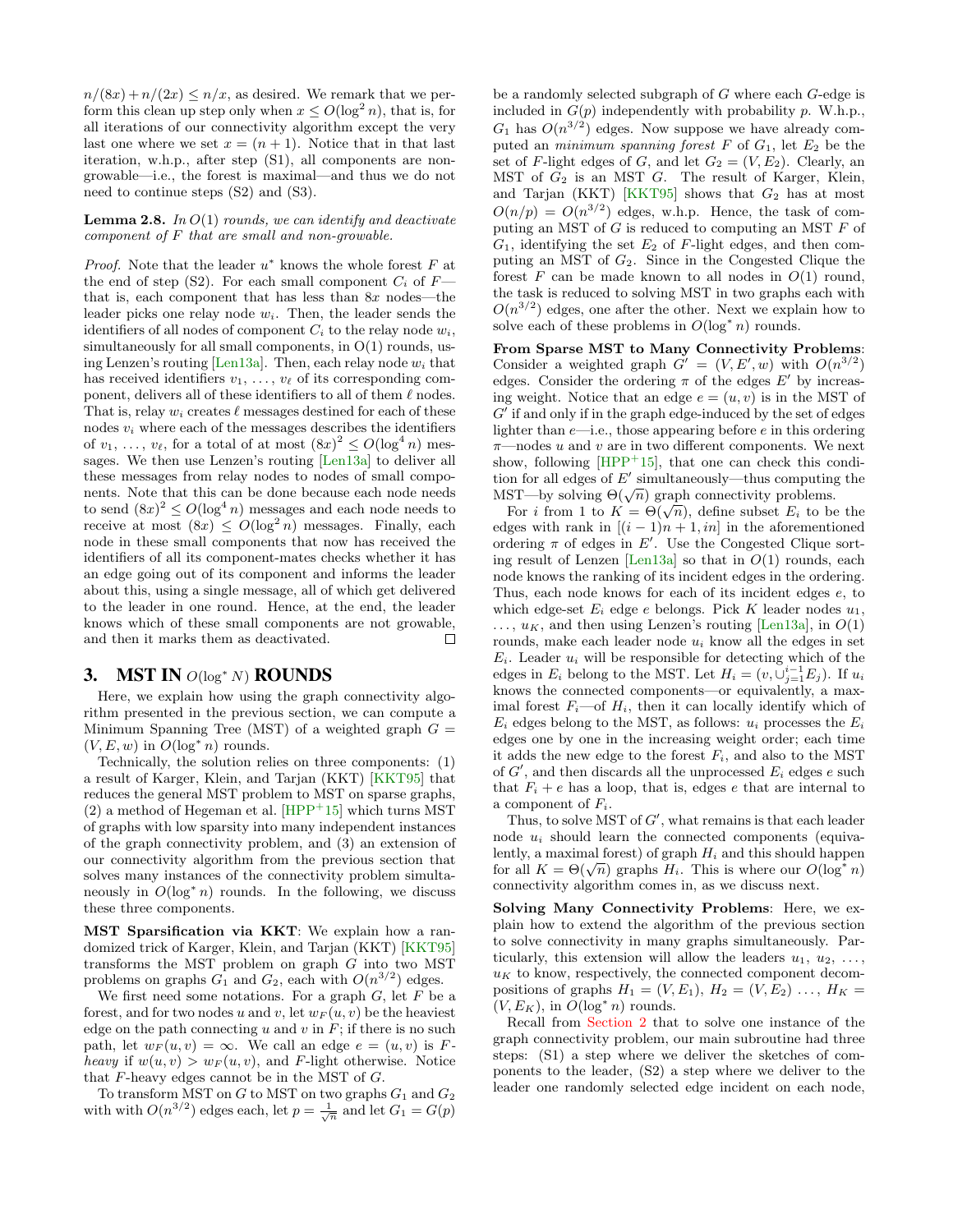and (S3) a clean-up step where we identify and deactivate small connected components that cannot grow.

Clearly, the step (S2) can be performed in parallel for all the K graphs  $H_1, H_2, \ldots, H_k$ , in just one round. This is because, each node  $v$  can directly send one message to each leader  $u_i$ , describing the (at most) one edge in  $H_i$  incident on  $v$  that it sampled. We next explain how steps  $(S1)$  and  $(S3)$  can also be performed in  $O(1)$  rounds, simultaneously for all graphs  $H_i$ .

In the next lemma, we show that step (S1) can be performed in  $O(1)$  rounds, simultaneously for all the K graphs  $H_i$ . This is by a simple extension of Lemma [2.6,](#page-5-0) as follows:

Lemma 3.1. Consider the setting where each leader node  $u_i$  knows a forest  $F_i$  with at most  $k = O(n/\log^2 x)$  active connected components in graph  $H_i$ . There is an  $O(1)$ -round routing scheme that, for all  $i \in [1, K]$ , simultaneously delivers the sketches of all components of  $F_i$  to the leader  $u_i$ .

Proof. The approach is mostly the same as in Lemma [2.6.](#page-5-0) Here we just point out the simple changes that need to be made. As in Lemma  $2.6$ , each leader  $u_i$  partitions the nodeset of each of the active connected components of  $F_i$  into subsets of size  $n/k$  where  $k = \Theta(n/\log^2 x)$ . This breaks the forest  $F_i$  into at most  $2k$  subsets. Leader  $u_i$  picks (at most)  $2k$  relay nodes  $w_1, w_2, \ldots, w_{2k}$ , one for each of these subsets. In fact, we can allow all the leaders to pick the same  $2k$  relay nodes, particularly the  $2k$  nodes with smallest IDs (although the assignments will be different). Then each leader  $u_i$  delivers the ID of relay node  $w_j$  to the nodes in the  $j<sup>th</sup>$  subset in the partition of  $F_i$ . We can do this at the same time for all the  $K$  leaders because to deliver these relay node IDs, each node  $v$  needs to receive one ID from each leader  $u_i$ , and it can directly receive it from the leader.

Now, each node  $v$  sends its sketch for each graph  $H_i$  to its corresponding relay node. This requires  $v$  to send out a total of  $K \cdot \Theta(\log^2 x) \leq \Theta(\sqrt{n} \log^2 n) \ll n$  messages and it requires each relay node to receive at most  $K \cdot n/k =$ It requires each relay hode to receive at most  $\mathbf{R} \cdot n/\kappa =$ <br>Θ( $\sqrt{n} \log^2 n$ ) ≪ *n* messages. Hence, the step of delivering sketches from nodes to relays can be done in  $O(1)$  rounds, using Lenzen's routing [\[Len13b\]](#page-9-18).

Finally, we need to deliver the sketches from the relay nodes to the leaders. This requires each relay to send at most nodes to the readers. This requires each relay to send at most<br> $\Theta(K \log^2 x) \leq \Theta(\sqrt{n} \log^2 n) \ll n$  messages and each leader to receive at most  $2k \cdot \Theta(\log^2 x) = O(n/\log^2 x) \cdot \Theta(\log^2 x) =$  $O(n)$  messages. Thus, this again be done in  $O(1)$  rounds using Lenzen's routing [\[Len13b\]](#page-9-18).  $\Box$ 

We remark how Lemma  $2.5$  extends to solving K connectivity problems simultaneously. Recall that Lemma [2.5](#page-5-4) discusses how two nodes  $u$  and  $v$  connected by an edge  $e = (u, v) \in G$  can know consistently whether e is sampled in each of the sketch subsets or not, simply by  $O(\log n)$ bits of communication. Instead of repeating this for the K graph connectivity problems we want to solve, we make the  $O(\log n)$  bits describe the sampling outcomes in the union graph  $\bigcup_{i\in[K]}H_i$ , and then u and v can use the edge e for the computation of each graph  $H_i$ , considering whether  $e \in H_i$ or not. That is, we use the same  $O(\log n)$  bits of randomness for all the connectivity problems. This makes the execution of these graph connectivity problems probabilistically dependent. However, since we know that each of them succeeds with high probability, and since they run independent of each other, we do not need any independence; we can do a simple union bound and say that, with high probability, all the graph connectivity instances succeed.

Finally, it remains to explain how Lemma [2.8](#page-7-1) can be extended to perform step (S3) for all the graphs:

**Lemma 3.2.** In  $O(1)$  rounds, simultaneously we can identify and deactivate components of the forests  $F_1, F_2, \ldots, F_k$ of graphs  $H_1, H_2, \ldots, H_k$  that are small and non-growable.

Proof. The procedure for each graph is the same as in Lemma [2.8.](#page-7-1) The only point to note is that, all these messages can be routed simultaneously using Lenzen's routing. Particularly, each relay node will need to receive at most  $K(8x)$  < arry, each relay hode will held to receive at most  $K(\alpha x) \leq K \cdot O(\log^2 n) \leq O(\sqrt{n} \log^2 n)$  messages from the corresponding leaders and each relay node will need to send at most  $K(8x)^2 \le O(\sqrt{n} \log^4 n)$  messages to the nodes. Both of these bounds are much smaller than  $n$  and thus, Lenzen's routing [\[Len13a\]](#page-9-2) can route all these messages simultaneously in  $O(1)$  rounds.  $\Box$ 

## 4. REFERENCES

- <span id="page-8-6"></span>[AGM12] Kook Jin Ahn, Sudipto Guha, and Andrew McGregor. Analyzing graph structure via linear measurements. In Proc. of ACM-SIAM Symp. on Disc. Alg. (SODA), pages 459–467, 2012.
- <span id="page-8-4"></span>[BFARR15] Florent Becker, Antonio Fernandez Anta, Ivan Rapaport, and Eric Reémila. Brief announcement: A hierarchy of congested clique models, from broadcast to unicast. In the Proc. of the Int'l Symp. on Princ. of Dist. Comp. (PODC), PODC '15, pages 167–169. ACM, 2015.
- <span id="page-8-1"></span>[BHP12] Andrew Berns, James Hegeman, and Sriram V Pemmaraju. Super-fast distributed algorithms for metric facility location. In Automata, Languages, and Programming, pages 428–439. Springer, 2012.
- <span id="page-8-3"></span>[CHKK<sup>+</sup>15] Keren Censor-Hillel, Petteri Kaski, Janne H. Korhonen, Christoph Lenzen, Ami Paz, and Jukka Suomela. Algebraic methods in the congested clique. In the Proc. of the Int'l Symp. on Princ. of Dist. Comp. (PODC), pages 143–152. ACM, 2015.
- <span id="page-8-5"></span>[DG08] Jeffrey Dean and Sanjay Ghemawat. Mapreduce: simplified data processing on large clusters. Communications of the ACM, 51(1):107–113, 2008.
- <span id="page-8-2"></span>[DKO14] Andrew Drucker, Fabian Kuhn, and Rotem Oshman. On the power of the congested clique model. In the Proc. of the Int'l Symp. on Princ. of Dist. Comp. (PODC), pages 367–376. ACM, 2014.
- <span id="page-8-0"></span>[DLP12] Danny Dolev, Christoph Lenzen, and Shir Peled.  $\tilde{a}$ AIJtri, tri again $\tilde{a}$ AI: Finding triangles and small subgraphs in a distributed setting. In Distributed Computing, pages 195–209. Springer, 2012.
- <span id="page-8-7"></span>[Erd42] Pául Erdos. On an elementary proof of some asymptotic formulas in the theory of partitions. Annals of Mathematics, pages 437–450, 1942.